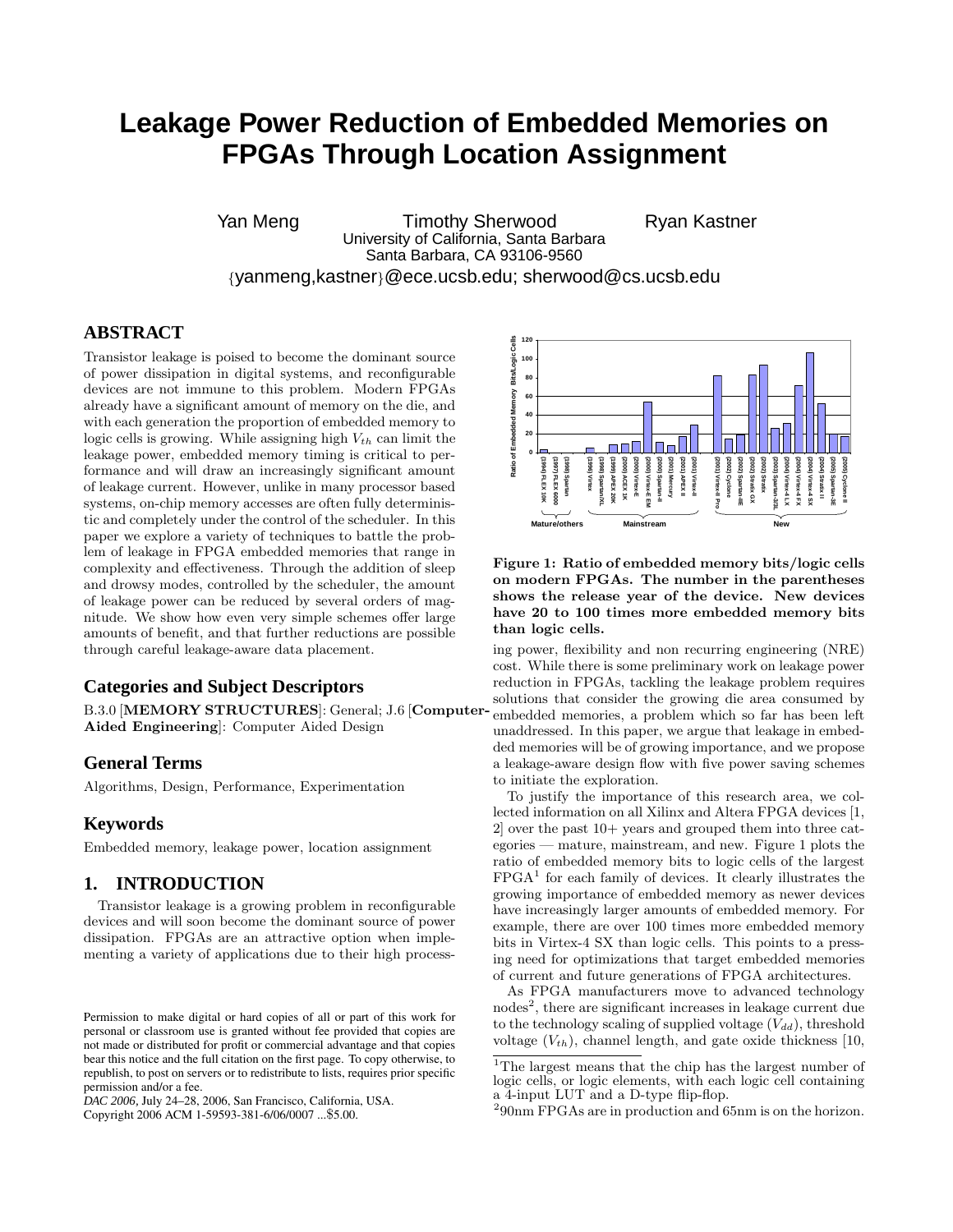22]. These changes are making leakage power the dominant component of total power consumption, and new techniques are needed to address the leakage power concerns of FPGAs.

While dynamic power is dissipated only when transistors are switching, leakage power is consumed even if transistors are idle. Therefore, leakage power is proportional to the number of transistors [10]. An effective method in reducing leakage power is to put transistors into low power states. Since embedded memory blocks occupy an increasingly large area they are an ideal target for reducing overall power.

A number of low-leakage circuit techniques [13, 22] have been proposed that save power by putting memory bits into lower power states. Sleep transistors can be employed to shut off the power supply to the circuit and to put transistors into a sleep mode. While efficient in saving power, sleep mode does not retain data, and there is a large penalty to restore the data if it needs to be reaccessed [8]. Dual/multi- $V_{dd}$  and dual/multi- $V_{th}$  are other popular techniques that can be effectively used to limit dynamic power and to reduce leakage power. In these drowsy [10] schemes, data is preserved at a lower supply voltage and a small wakeup time is required to change supply voltage from low to high, which is necessary to access the data. Since drowsy mode does not fully turn off transistors, it does not reduce leakage power as much as sleep mode but preserves data.

In memory leakage power optimization, the above-illustrated techniques have been employed mainly in caches of microprocessors [8, 10]. Our research is specifically focused on studying leakage reduction control methods of FPGA embedded memories. While the central idea behind all leakage power saving techniques is to exploit temporal information to control the supply voltage of regions of memory, embedded memories have many fundamental differences from caches. First, FPGAs memory accesses are usually statically scheduled and cannot easily handle the variable latencies associated with the predictive methods used by processor caches. Second, the data in embedded memories are usually placed statically as opposed to the dynamic reshuffling that caches try to do. Finally, embedded memories are not necessarily part of an memory hierarchy with inclusion, and thus more care must be taken not to lose important data.

In this paper, we explore embedded-memory leakage power optimization in FPGAs and present an embedded memory leakage-aware design flow. We further propose a spectrum of leakage power management schemes for embedded memories. These schemes extract sleep and drowsy schedules from scheduled memory accesses and further reduce power through careful temporal control of, and data placement in, a given RAM. Through experimental evaluation of the schemes, we found that by simply turning off unused memory entries, 36.7% of the leakage power can be saved, while by carefully placing data in a leakage-aware manner, 94.7% of the memory leakage power can be eliminated.

The rest of the paper is organized as follows. We formulate the leakage power problem of embedded memories in Section 2. In Section 3, we propose different schemes for reducing leakage power. We report our experimental results in Section 4. After reviewing related work in Section 5, we draw our conclusions in Section 6.

# **2. PROBLEM FORMULATION**

Considering that the embedded memory leakage problem is very important, and we are unaware of any currently available design flow that takes into account the location of tvariables within memory to optimize leakage power, our main contribution is the introduction of two components, pathtraversal and location assignment into the design flow (Figure 2) to achieve the minimal leakage power consumption of embedded memory. In our flow, the intermediate representation (e.g.,  $CDFG$ ) of an application is first scheduled and its memory accesses intervals are then recorded through the path-traversal component to build an acyclic interval graph [16]. The interval graph, as exemplified by a real world example, radix-2 fft (fft-2), in Figure 3, consists of the temporal relationship of live and dead time of all memory access intervals, with each vertex representing a live interval and each edge representing a dead interval. The location assignment component is added to figure out the best power saving mode on each interval as well as the best placement of the variables within the memory in order to achieve the minimal leakage power consumption.





If an embedded memory has been configured based on the requirement of the bit-width, the number of memory entries, denoted as  $N$ , is known. Through traversing the scheduled intermediate representation of an application, a set of memory access intervals  $I(|I|=n)$  with precedence orders can be derived. Then, the memory leakage power optimizing problem can be formulated as the following.

**Problem:** Given a memory with  $N$  finite number of memory entries, and a set of memory access intervals I with temporal precedence orders, find the best layout of the variables within the memory so that the maximal leakage power saving can be achieved.

In our study, the leakage power saving problem of variables assigned in the bounded size  $(N)$  embedded memory is modeled by an Extended Directed Acyclic Graph (Extended DAG)  $G(V, E)$ , where V is a set of finite  $v$  ( $v \in$  $\{v_s, v_1, \ldots, v_n, v_e\}$  vertices and E is a set of finite e directed edges. A vertex  $v$   $(v \in V \setminus \{v_s, v_e\})$  in the DAG indicates that the variable  $v$  is in the embedded memory, and the weight on the vertex  $v$  shows the leakage power saving during the live time of the variable, which is denoted by  $w(v_i)$ . And edge, denoted as  $e_{ij}$ , represents the precedence order between two vertices  $v_i$  and  $v_j$ . Associated with the edge is a nonnegative weight  $w(e_{ij})$  (the weight of an edge may be zeroed when the two incident vertices are in the same memory location), showing the leakage power saving during the time difference between assigning the two vertices into the memory, or the dead time of the vertex  $v_i$ . The number of edges is denoted by e. The source vertex of an edge is called the parent vertex while the sink vertex is called the child vertex. A vertex with no parent is called a starting vertex  $v_s$ , and a vertex with no child is called an ending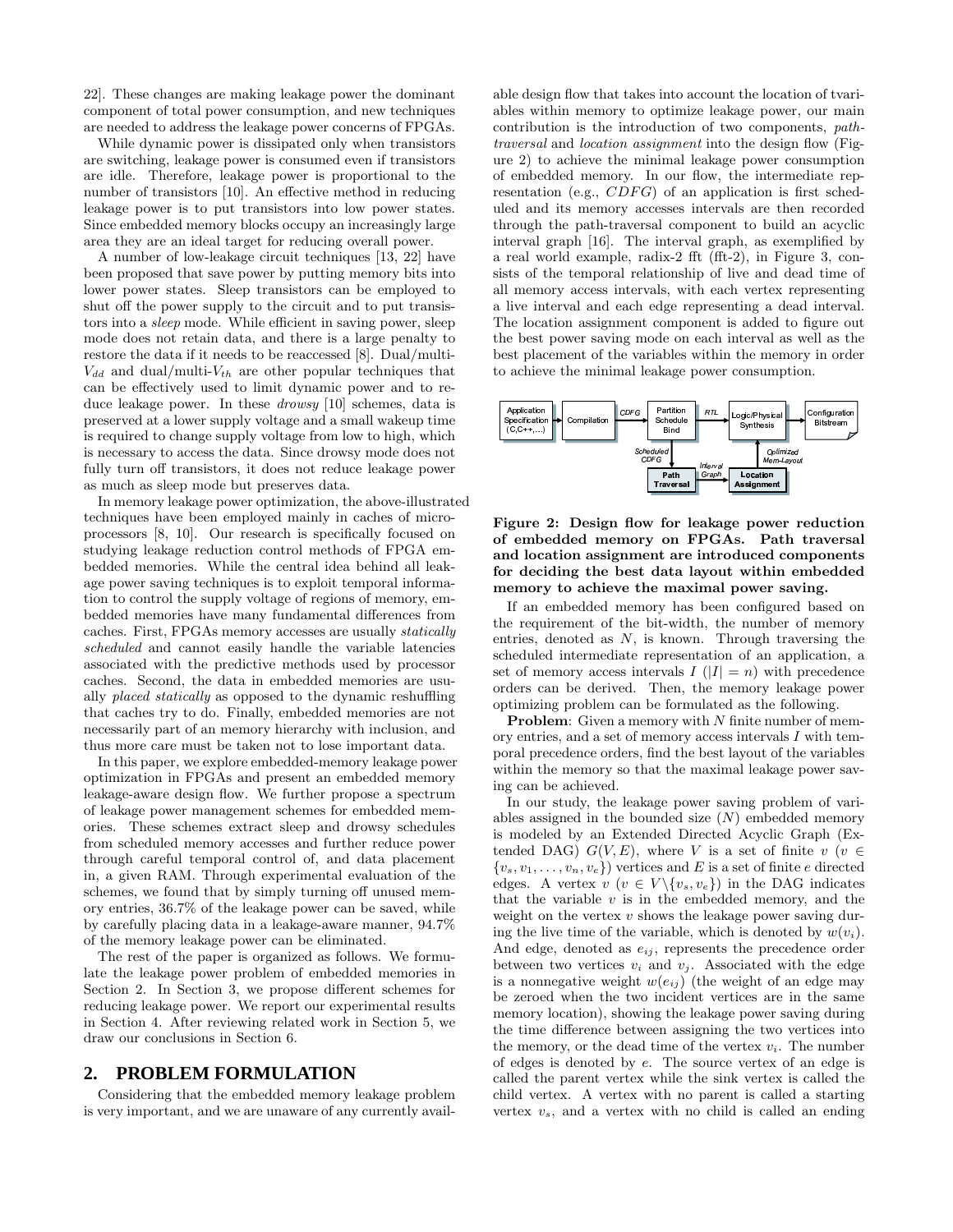

Figure 3: Problem formulation illustrated with the radix-2 fft example. The radix-2 fft example (a) is scheduled to extract memory access intervals (b), and an Extended DAG model is built by assigning all the intervals to  $N = 10$  entries(c). The live intervals are indicated by the gray rectangles in (b) and the gray vertices in (c), and the dead intervals are depicted by the white space in (b) and edges in (c). A vertex includes the information of a variable name, its access number  $n$  and power saving. An edge shows the precedence order and the power saving between the adjacent vertices. The length of a path i, defined as the sum of all the weights on the vertices and edges along the path, indicates the leakage power saving of memory entry i.

vertex  $v_e$ . There is an edge from the starting vertex  $v_s$  to every vertex in  $V \setminus \{v_s, v_e\}$ , and similarly, there is an edge from the vertex  $v_i$  in  $V \setminus \{v_s, v_e\}$  to the ending vertex  $v_e$ . The unused memory spaces, where no variables are assigned into, are represented as edges from the starting vertex  $v<sub>s</sub>$  to the ending vertex  $v_e$ . The length of a path i is the sum of all the weights on the vertices and edges along the path, which shows the power saving in memory entry i.

Then, the memory leakage power problem is to assign  $n$ variables to N memory locations so that the maximal leakage power saving can be achieved by covering the  $n$  nodes  $V \setminus \{v_s, v_e\}$  with N node-disjoint paths such that every node in  $V \setminus \{v_s, v_e\}$  is included in exactly one path. Each path starts from the starting node and ends at the ending node.

According to the definition, the Extended DAG has the following properties:

Property 1. After path covering, the in-degree and the out-degree of the vertex  $v_i$   $(v_i \in V \setminus \{v_s, v_e\})$  are both equal to 1 to ensure that the paths have no duplicated vertices and edges assigned to the same entry.

Property 2. The number of edges from the starting vertex  $v_s$  to the ending vertex  $v_e$  is equal to  $N - k$ , where k is the number of paths that cover all the n vertices  $\{v_1, \ldots, v_n\}$ and the corresponding edges.

The key to discovering the maximal leakage power saving is to choose the best operating mode on each interval, either active, drowsy, or sleep mode. This can be fulfilled by classifying an interval into one of the three categories: if an interval is very long then it would be beneficial to put that entry in sleep mode for the duration of that interval; if an interval is very short, it should be simply put into the active mode and powered with high- $V_{dd}$  mode; if an interval is somewhere in the middle, the drowsy mode would be the best. For live intervals, only the active or drowsy operating modes are allowed. It is because that the sleep mode does not preserves data and once the data is lost, the system will have to go to off-chip memory to refetch the data back, which is too costly to get any gain in terms of power.

To classify intervals into those three categories, two inflection points are introduced in our study: the active-drowsy inflection point and the drowsy-sleep inflection point. Inflection points are defined as the interval length where the operating mode changes. The active-drowsy inflection point is the point between active and drowsy modes. It can be calculated as the sum of the durations within which the voltage changes either from  $V_{dd}$  to  $V_{dd}$  or from  $V_{dd}$  to  $V_{dd}$ . The drowsy-sleep inflection point is the point between drowsy and sleep modes. It is derived as the access interval length when the sleep and the drowsy modes consume the same amount of energy. If the interval is of a length less than the inflection point then drowsy mode would be optimal. If it is greater than the inflection point then sleep mode would be optimal. It has been proved that with perfect knowledge of the lengths of all intervals, the optimal leakage power saving can be achieved by applying the proper operating mode on each interval [17, 20].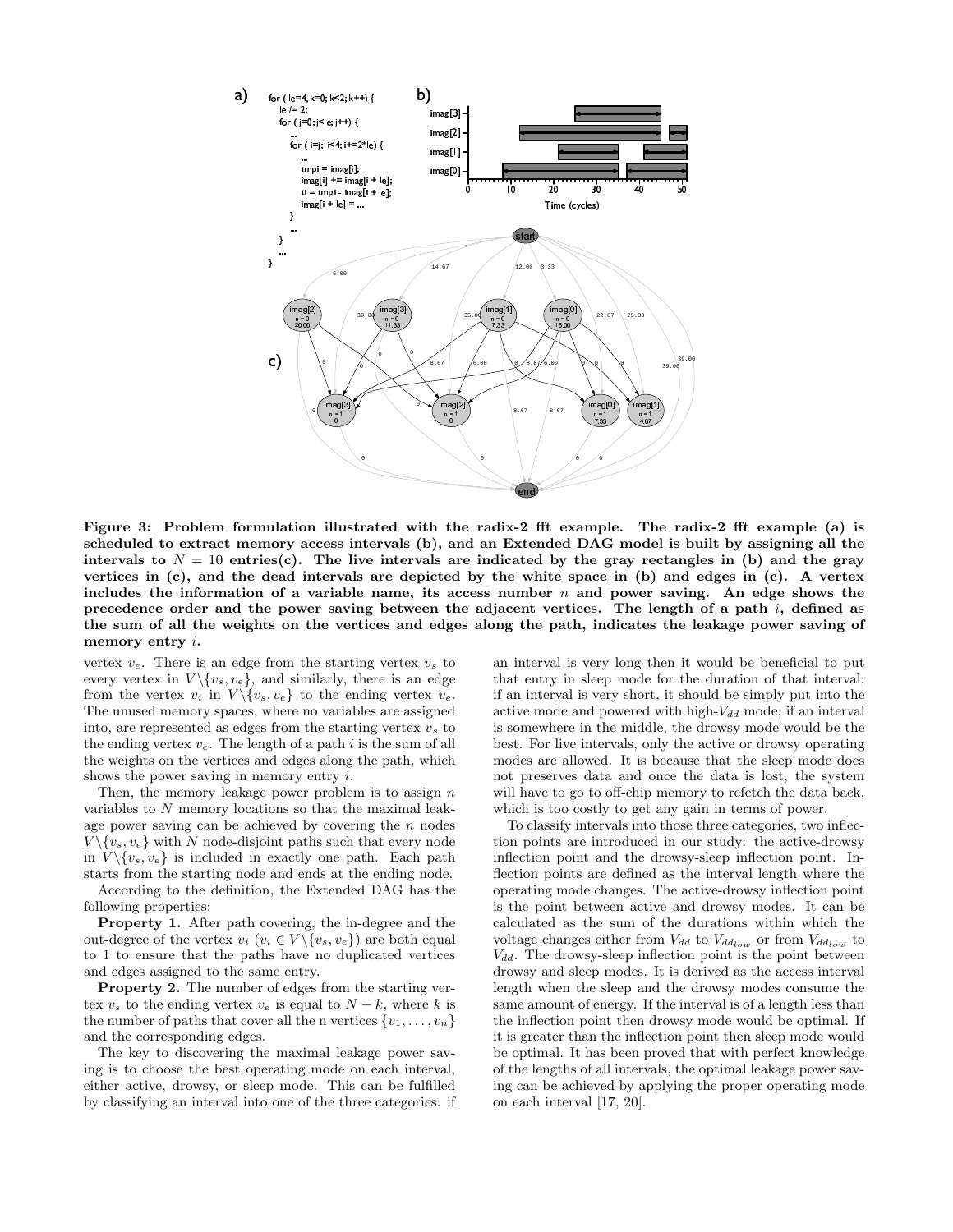# **3. EMBEDDEDMEMORY LEAKAGEPOWER REDUCTION SCHEMES**

In this section, we will explore different leakage reduction schemes step-by-step to understand how the maximal leakage power saving can be achieved through carefully assigning the variables into memory entries. We start with keeping every entry active as our baseline, and move forward to the schemes that have different data layouts (see Figure 4).

Full-active. It assigns one variable per memory entry. All memory entries are kept active, and there is no leakage power saving.

Used-active. Similar to full-active, it assigns one variable per memory entry and powers on the memory entries that are used. But it turns off the rest of the entries that are not used. The power saving is the percentage of entries that are unused.

Min-entry. It assigns all variables to the minimal number of memory entries. Those entries that have been used are powered on and the rest of the unused entries are turned off. The power saving is also the percentage of the entries that are unused.

Sleep-dead. Similar to min-entry, it uses the minimal number of entries. But it also has power savings on the intervals that are dead. So the total power saving consists of two parts: savings in unused entries and savings in dead intervals of the used entries.

Drowsy-long. Similar to Sleep-dead, it uses the minimal number of entries and saves power on the dead intervals. But it also saves power in live intervals using the drowsy technique. So the total power saving consists of three parts: savings in unused entries, savings in dead intervals, and savings in the live intervals of the used entries.

Path-place. Different from the above schemes that use the least number of entries, path-place picks the N path-covers that can lead to the maximal power saving.

Figure 4 illustrates the above-mentioned schemes. From the figure, we can see that when the precedence orders of all the live and dead intervals are taken into account, different data layouts result in different power savings.

The path-place algorithm (Table 1) is a greedy approach that can find the  $N$  paths to achieve the maximal leakage power saving. It works by first sorting all the vertices in a topological order. Then a vertex  $v_i$   $(v_i \in V \setminus \{v_s, v_e\})$  is picked each time in the sorted list to calculate the maximal power saving from the starting vertex  $v_s$  up to  $v_i$ , or simply the length of the longest path reaching it. Note that the edges from the starting vertex  $v<sub>s</sub>$  to the ending vertex  $v<sub>e</sub>$ are the edges with the lowest priority to pick. In the end, the total power saving is computed as the sum of three components: the weights of all the final level vertices that have no child except the ending vertex  $v_e$ , the weights of their edges that connect to  $v_e$ , and the weights of the  $(N - k)$ edges from the starting vertex  $v_s$  to the ending vertex  $v_e$  if k is less than N. The path $(v_i)$  function is used to calculate the path ID of the vertex  $v_i$ . Each time it sets the path ID of the vertex  $v_i$  as the path ID of its parent that can lead to the largest power saving of the vertex  $v_i$ . The complexity of the algorithm is  $O((n+e) * N)$ .

While employing leakage control techniques at the entry level of embedded memory may cause the controller overhead, it decreases the cooling cost in package and increases

#### ALGORITHM PATH PLACE

```
Input(G, N)Output(totalSaving, path)
        //G: the Extended DAG; N: the number of entries
        // path: the path for each vertex
Begin
1 Construct a list of all vertices V in topological order,
       call it Toplist
2 for each vertex v_i \in V \setminus \{v_s, v_e\} in Toplist do max = 0max = 04 for each parent v_p \in V of v_i do<br>5 if (squing level(v_n) + w(v_i)) +
5 if (\sigma p) + w(v_i) + w(e_{pi}) > max then<br>6 max = saving\_level(v_p) + w(v_i) + w(e_{pi})6 max = savingLevel(v_p) + w(v_i) + w(e_{pi})<br>
7 id = math(v_n)7 \text{ } id = path(v_p)<br>8 endif
8 \t\tend{array} endif
9 endfor<br>10 path(v_i)10 path(v_i) = id<br>11 saving\_level(i)saving\_level(v_i) = max12 endfor
13 totalSaving = 015 for each parent v_p \in V of v_e do<br>16 totalSaving += saving level(c)
16 totalSaving += saving level(v_p) + w(e_{pe})<br>17 endfor
       endfor
End
```
#### Table 1: The path-place algorithm.

circuit reliability [22]. Moreover, adding the components of path-traversal and location assignment does not affect current design flows for placement and routing in any way. It only gains additionally leakage power saving on embedded memory, which is a dominant portion on FPGAs.

# **4. EXPERIMENTS**

In section 3, we have discussed different schemes for reducing leakage power of embedded memory. In this section, we report our experimental results gathered from several DSP applications [5]:  $dft$ ,  $idft$ ,  $radix-2$  fft (fft-2),  $radix-4$ fft (fft-4), filter, and mp, a real design for efficient wireless channel estimation [19]. We first derive inflection points for different configurations of the memory block. We then show the comparison results of applying different schemes on different applications.

Due to the lack of the detailed information of commercial embedded memories, in our study we use configuration schemes similar to dedicated blocks of on-chip memory, Block SelectRAM [2], of Xilinx Virtex family devices. That is to say, our targeted embedded memory is a true dualread/write port synchronous RAM with 18Kb memory bits. Each port can be independently configured as a read/write port, a read port, or a write port. Each port can also be configured to have different bit-widths: 1 bit, 2 bits, 4 bits, 9 bits (including 1 parity bit), 18 bits (including 2 parity bits), and 36 bits (including 4 parity bits). A read or a write operation requires only one clock edge. Both ports can read the same memory cell simultaneously, but can not write to the same memory cell at the same time. Therefore, there is no write conflict. In our experiments, the bit-width of each entry is set to be 18 bits, which is reasonable in those DSP applications. So the number of entries  $N$  is equal to 1K.

# **4.1 Deriving Inflection Points**

The active-drowsy and drowsy-sleep inflection points are used to categorize all the live and dead access intervals. They are also used to select the best operating mode on each interval. In our study, we use the parameters in [20]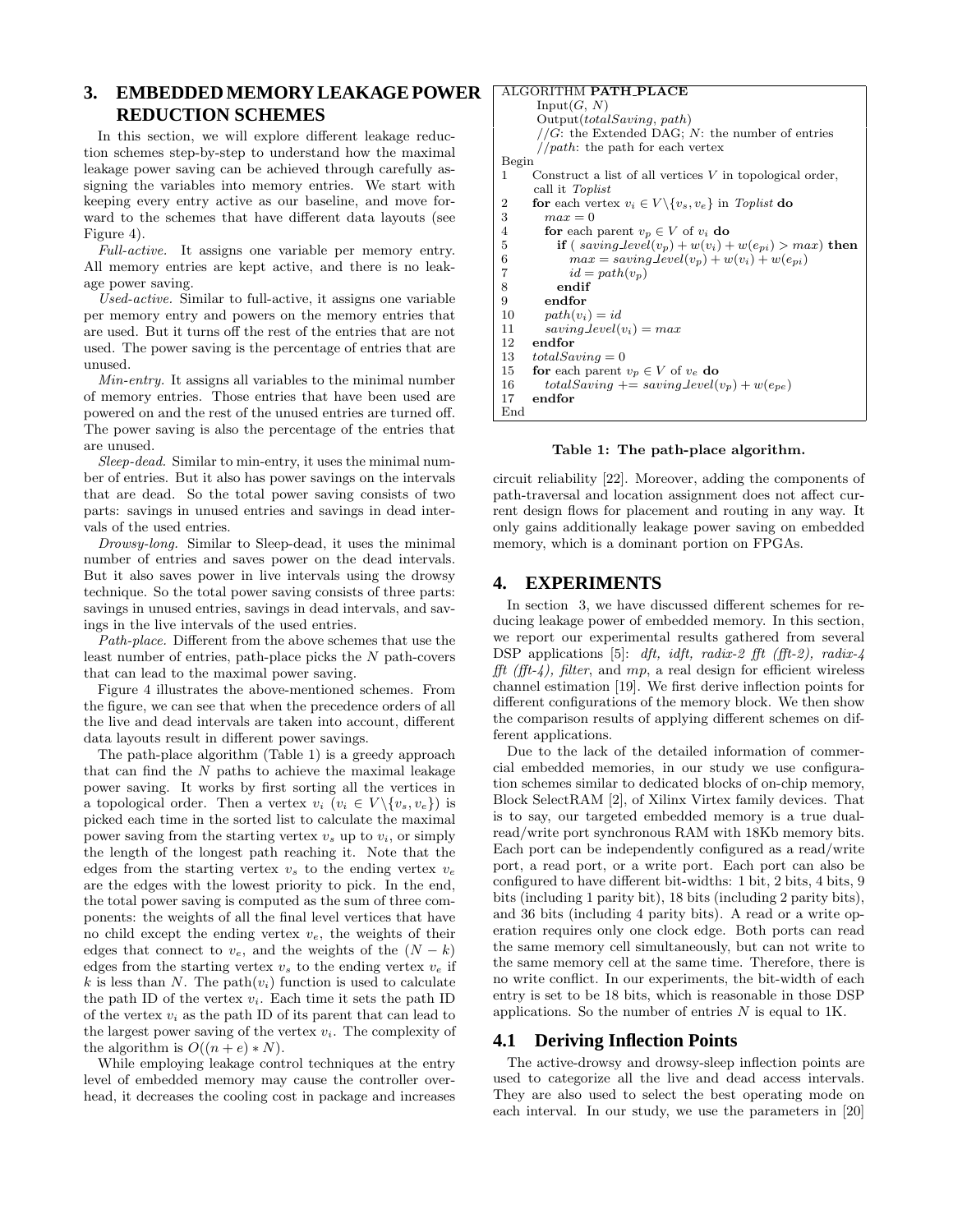

Figure 4: Different schemes to save leakage power of embedded memories on FPGAs. Full-active and usedactive has one variable per entry. Min-entry, sleep-dead, and drowsy-long use the minimal number of entries, and apply power saving modes on unused entries, dead, and live intervals incrementally. Path-place layouts variables with leakage awareness, and uses power savings on all unused entries, dead, and live intervals.

to calculate inflection points, and assume that 3 cycles is needed to change the supply voltage from high to low and vice versa, and 30 cycles from high to off, and 3 cycles from off to high. So the active-drowsy inflection point can be calculated as 6 cycles. When calculating the drowsy-sleep inflection point, we simulated our target memory using modified eCACTI [18] to get both dynamic power and leakage power consumptions, and derived the point where drowsy and sleep modes consume the same amount of energy [20].



Figure 5: The drowsy-sleep inflection points are derived for different bit-width configurations of the embedded memory.

Figure 5 shows the inflection points for different configurations under different technologies. From the figure, we can see that under the same technology, drowsy-sleep inflection points for different configurations are the same; and when the technology scales down from 130nm to 70nm, the drowsy-sleep inflection point decreases from 102 to 43 cycles. Since 70nm is the most advanced technology available in eCACTI, and features the next generation FPGA design technology, we used the 70nm technology and picked 43 cycles as the drowsy-sleep inflection point in our study. Note that we also varied the drowsy-sleep inflection point from 43 to 640 cycles, and found the total leakage power savings are about the same. It is because that intervals that contribute to most of the saving are very long, and small changes of the drowsy-sleep inflection point will not limit the power saving from those long intervals.

#### **4.2 Comparing Different Schemes**

We have proposed five different schemes to reduce memory leakage power: used-active, min-entry, sleep-dead, drowsylong and path-place. We now study the power savings of the five schemes are on DSP applications. To assign the

variables to the minimal number of entries (for min-entry, sleep-dead, and drowsy-long), the left-edge algorithm [11] was implemented in our experiments, which colors the graph in  $O(n \log(n))$  time. To evaluate the different schemes we compared the five schemes against the full-active scheme, which is used as the baseline and has no power saving. Figure 6 shows the comparison results for all the applications. From the figure, we can make the following observations:

(1). By simply putting a single interval per entry and turning off the rest, as used-active does, 36.7% of leakage power can be saved on-average.

(2). If the minimal number of entries are used, the leakage power savings is 75.6%, 77.3% and 86.0% for min-entry, sleep-dead, and drowsy-long, respectively, and the savings are increasing because more intervals are put into power saving modes. The reason that min-entry does well is that it packs the data very tightly (see Figure 4), and more entries that could be completely turned off to save power are left unused. Moreover, due to the effect of compact packing, the dead intervals that are in the used entries are very short, which leaves very little space for sleep-dead to save power. Consequently, sleep dead performs at a similar level in efficiency as min-entry.

(3). Among all, path-place achieves the best leakage power saving, 94.7%, which is about 8.7% better than the drowsylong scheme. It is because path-place layouts the data in a way that the sleep mode can be explored to the largest extent on all the intervals, and among all three operating modes: active, drowsy, and sleep, the sleep mode can provide the maximal power saving.

(4). In terms of best schemes, both min-entry and pathplace are favorable. Min-entry is very simple but effective. It only needs to use sleep techniques to turn off the unused entries after interval packing and can achieve a good amount of power saving. By contrast, path-place is very effective but a bit more costly in terms of running time to discover the best layout. If drowsy techniques are incorporated along with sleep techniques, path-place could accomplish the best leakage power saving.

(5). For filter, the simple used-active scheme does not save too much power. It is because that different from other applications, the number of its variables is close to the total number of entries, and only few entries that are unused can be put into sleep to save power. But when the variables are layout carefully, significant power saving can be achieved, as path-place does.

These provide us the answer that the layout of the data within memory entries has a significant impact on the leakage power optimization. Moreover, with available circuit techniques, careful placement of intervals within memory can reduce leakage power by a large magnitude.